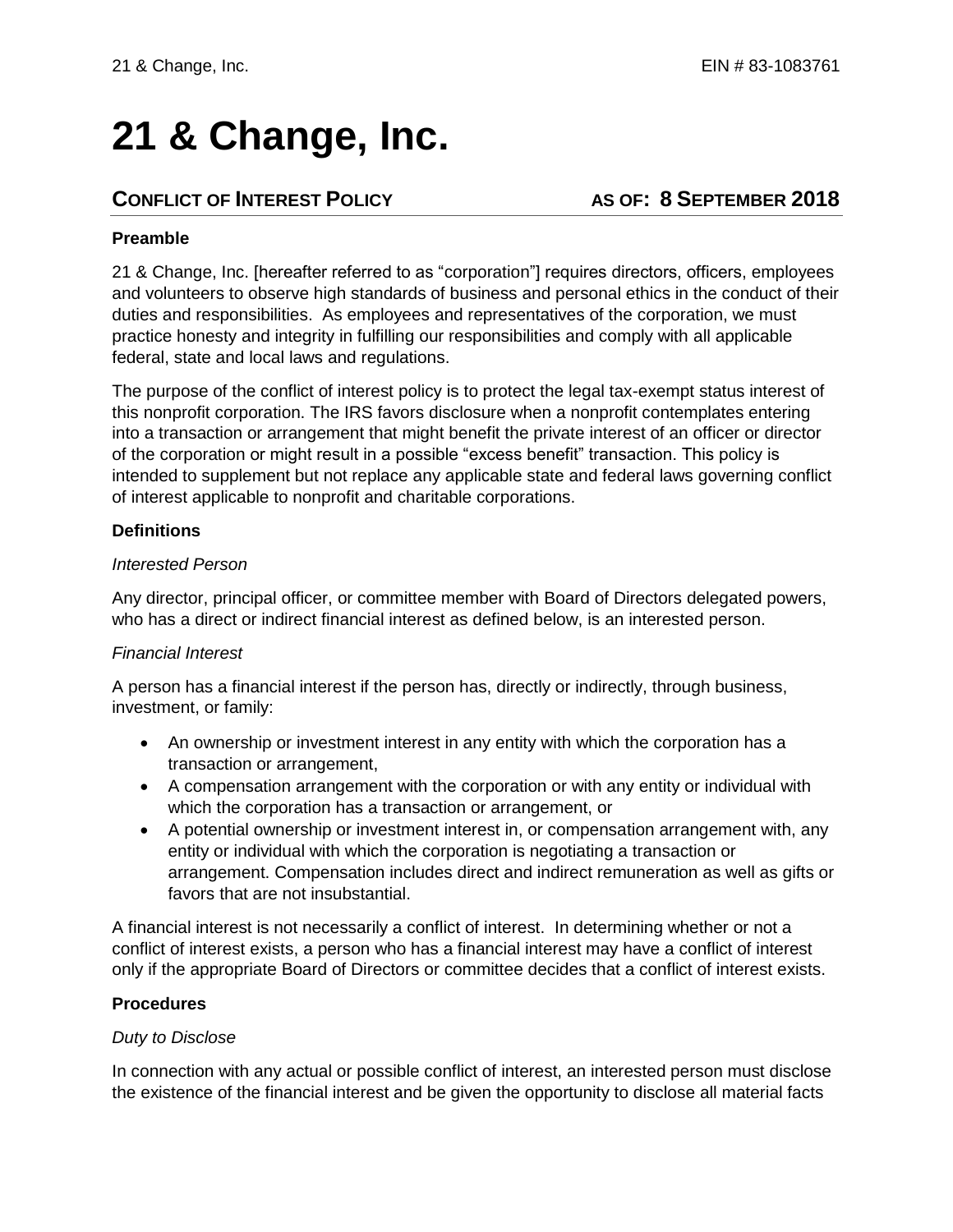to the directors and members of committees with Board of Directors delegated powers considering the proposed transaction or arrangement.

#### *Determining Whether a Conflict of Interest Exists*

After disclosure of the financial interest and all material facts, and after any discussion with the interested person, he/she shall leave the Board of Directors or committee meeting while the determination of a conflict of interest is discussed and voted upon. The remaining board or committee members shall decide if a conflict of interest exists.

#### *Procedures for Addressing the Conflict of Interest*

- An interested person may make a presentation at the Board of Directors or committee meeting, but after the presentation, he/she shall leave the meeting during the discussion of, and the vote on, the transaction or arrangement involving the possible conflict of interest.
- The chairperson of the Board of Directors or committee shall, if appropriate, appoint a disinterested person or committee to investigate alternatives to the proposed transaction or arrangement.
- After exercising due diligence, the Board of Directors or committee shall determine whether the corporation can obtain with reasonable efforts a more advantageous transaction or arrangement from a person or entity that would not give rise to a conflict of interest.
- If a more advantageous transaction or arrangement is not reasonably possible under circumstances not producing a conflict of interest, the Board of Directors or committee shall determine by a majority vote of the disinterested directors whether the transaction or arrangement is in the corporation's best interest, for its own benefit, and whether it is fair and reasonable. In conformity with the above determination it shall make its decision as to whether to enter into the transaction or arrangement.

#### *Violations of the Conflicts of Interest Policy*

- If the Board of Directors or committee has reasonable cause to believe a member has failed to disclose actual or possible conflicts of interest, it shall inform the member of the basis for such belief and afford the member an opportunity to explain the alleged failure to disclose.
- If, after hearing the member's response and after making further investigation as warranted by the circumstances, the Board of Directors or committee determines the member has failed to disclose an actual or possible conflict of interest, it shall take appropriate disciplinary and corrective action.

### **Record of Proceedings**

#### *Detailed Minutes Concerning a Conflict of Interest*

Minutes of the Board of Directors and all committees with board-delegated powers shall contain:

• The names of the persons who disclosed or otherwise were found to have a financial interest in connection with an actual or possible conflict of interest, the nature of the financial interest, any action taken to determine whether a conflict of interest was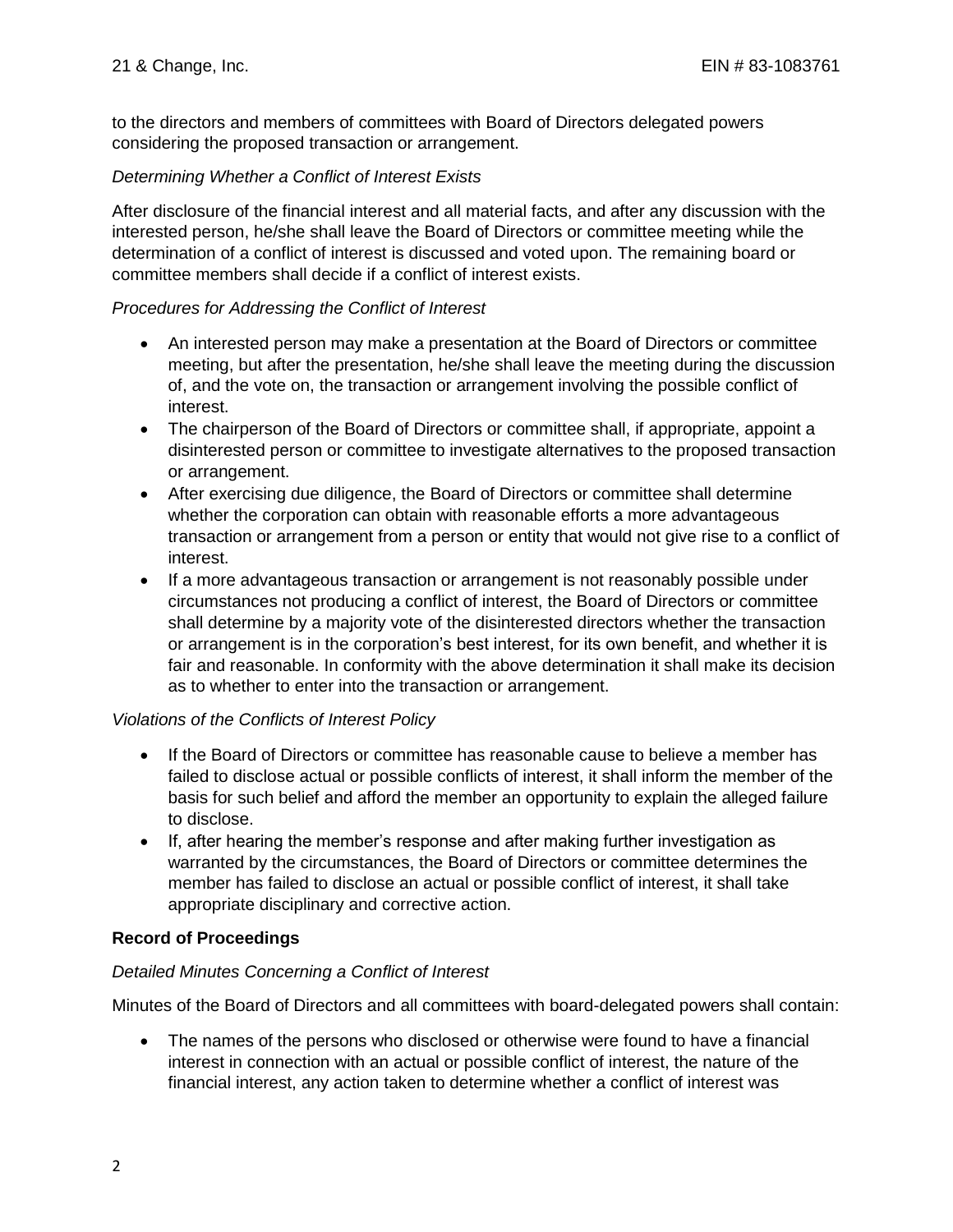present, and the Board of Directors or committee's decision as to whether a conflict of interest in fact existed.

• The names of the persons who were present for discussions and votes relating to the transaction or arrangement, the content of the discussion, including any alternatives to the proposed transaction or arrangement, and a record of any votes taken in connection with the proceedings.

#### **Compensation**

#### *Voting and the Issue of Compensation*

- A voting member of the Board of Directors who receives compensation, directly or indirectly, from the corporation for services is precluded from voting on matters pertaining to that member's compensation.
- A voting member of any committee whose jurisdiction includes compensation matters and who receives compensation, directly or indirectly, from the corporation for services is precluded from voting on matters pertaining to that member's compensation.
- No voting member of the Board of Directors or any committee whose jurisdiction includes compensation matters and who receives compensation, directly or indirectly, from the corporation, either individually or collectively, is prohibited from providing information to any committee regarding compensation.

#### **Annual Statements**

#### *Requirement*

Each director, principal officer and member of a committee with Board of Directors delegated powers shall annually sign a statement which affirms such person:

- Has received a copy of the conflicts of interest policy,
- Has read and understands the policy,
- Has agreed to comply with the policy, and
- Understands the corporation is charitable and in order to maintain its federal tax exemption it must engage primarily in activities which accomplish one or more of its taxexempt purposes.

#### **Periodic Reviews**

#### *Requirement*

To ensure the corporation operates in a manner consistent with charitable purposes and does not engage in activities that could jeopardize its tax-exempt status, periodic reviews shall be conducted. The periodic reviews shall, at a minimum, include the following subjects:

- Whether compensation arrangements and benefits are reasonable, based on competent survey information, and the result of arm's length bargaining.
- Whether partnerships, joint ventures, and arrangements with management corporations conform to the corporation's written policies, are properly recorded, reflect reasonable investment or payments for goods and services, further charitable purposes and do not result in inurement, impermissible private benefit or in an excess benefit transaction.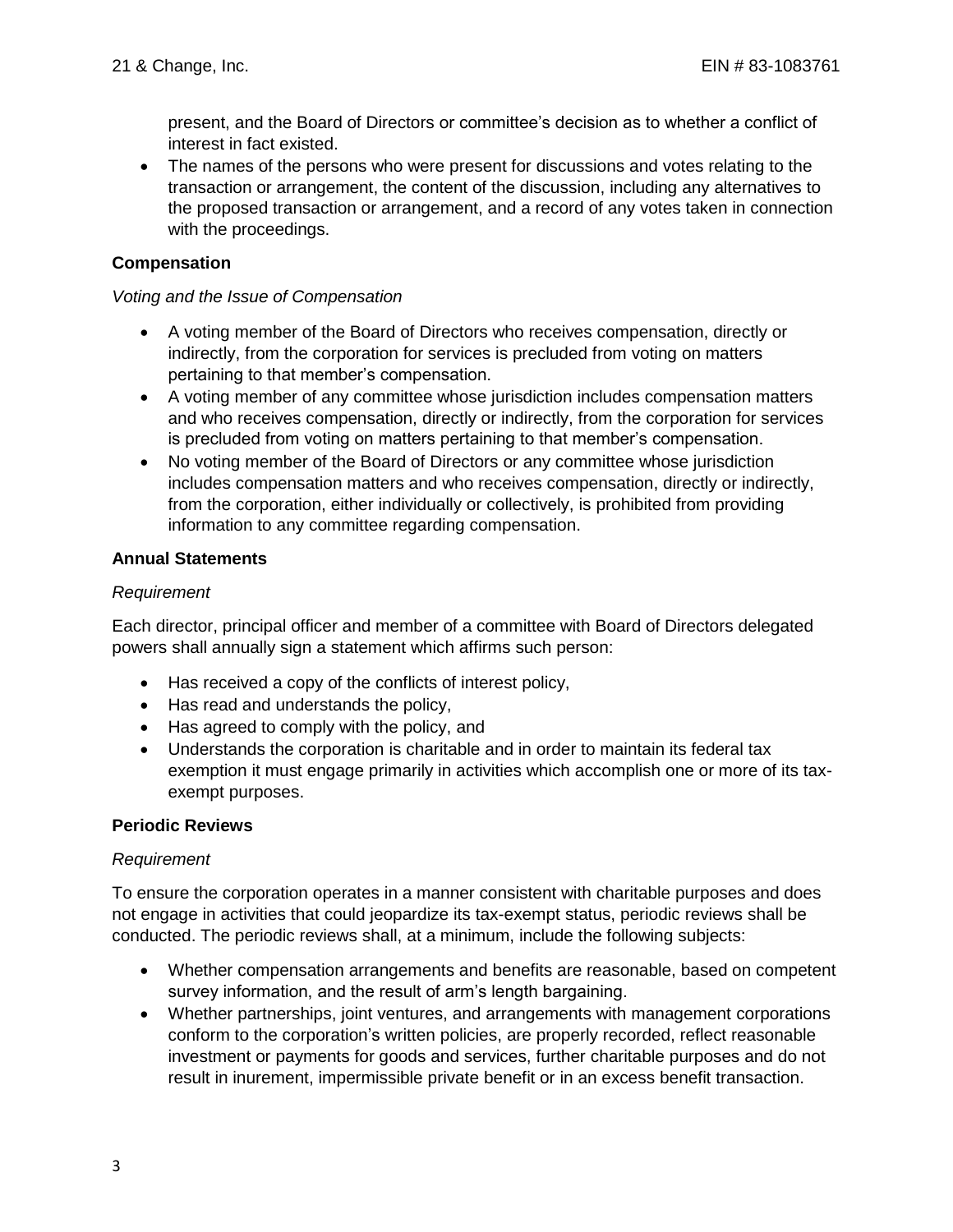### **Use of Outside Experts**

#### *Constraint*

When conducting the periodic reviews, the Corporation may, but need not, use outside experts. If outside experts are used, their use shall not relieve the Board of Directors of its responsibility for ensuring periodic reviews are conducted.

### **Policy Update**

This policy will be updated or rewritten as required, but no less than every two years.

Point of contact for this policy is John Bodor President, 21 & Change, Inc. 501(c)(3) Public Non-Profit Corporation, Florida

Email: jbodor@21andchange.org Phone: 910.273.7049

Policy approved by the Board of Directors on 8 September 2018.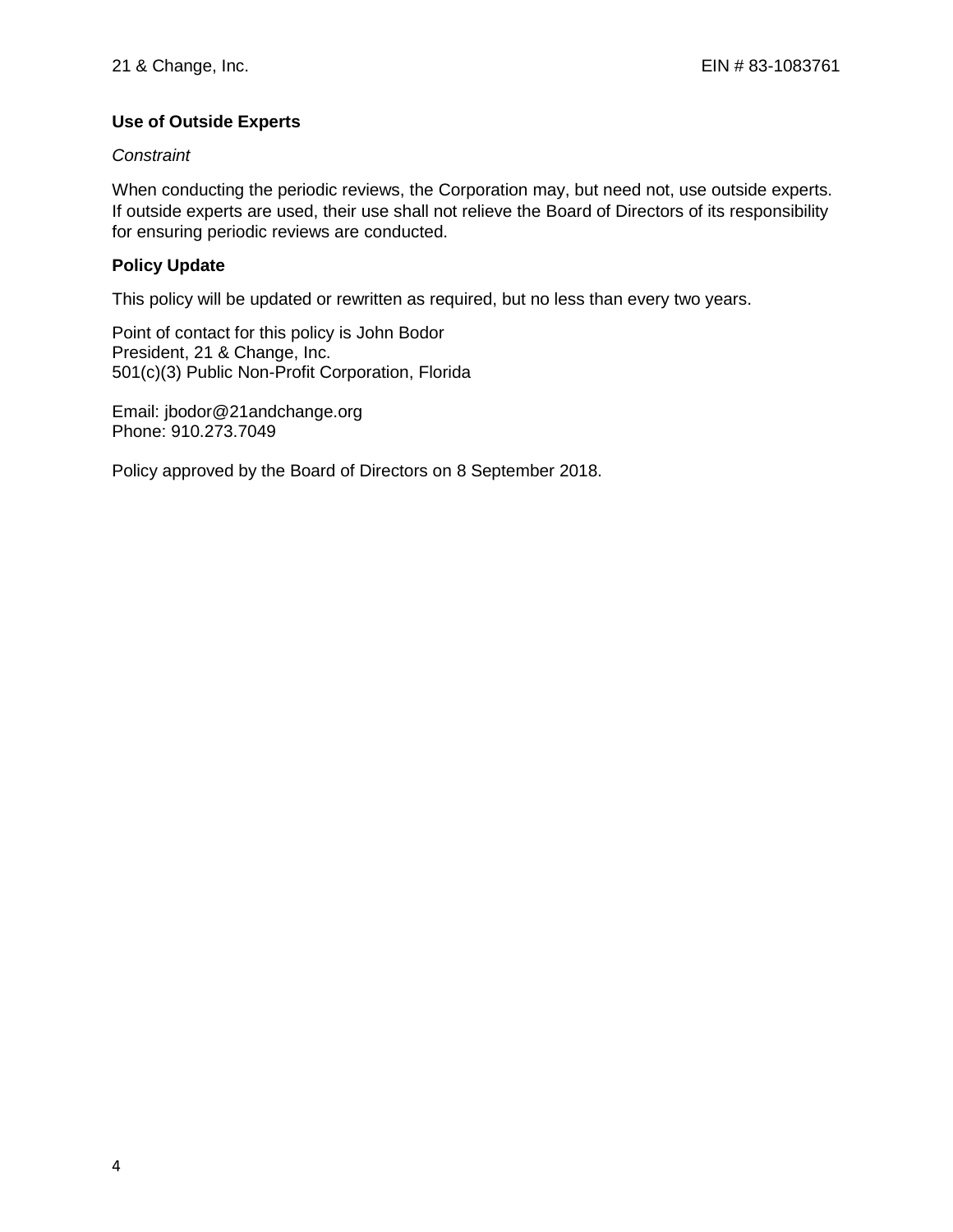# **Director and Officer Annual Conflict of Interest (COI) Compliance Statement**

| 1. Name: the contract of the contract of the contract of the contract of the contract of the contract of the contract of the contract of the contract of the contract of the contract of the contract of the contract of the c                                                                                                                                                             | Date: the contract of the contract of the contract of the contract of the contract of the contract of the contract of the contract of the contract of the contract of the contract of the contract of the contract of the cont |
|--------------------------------------------------------------------------------------------------------------------------------------------------------------------------------------------------------------------------------------------------------------------------------------------------------------------------------------------------------------------------------------------|--------------------------------------------------------------------------------------------------------------------------------------------------------------------------------------------------------------------------------|
| 2. Position:<br>Are you an officer or voting member of the Board of Directors?                                                                                                                                                                                                                                                                                                             | Yes No                                                                                                                                                                                                                         |
| If "Yes", which position do you hold? _                                                                                                                                                                                                                                                                                                                                                    |                                                                                                                                                                                                                                |
| 3. By initialing below, I affirm the following:<br>I have received a copy of the<br>corporation's COI Policy. I have read<br>and understand the policy.<br>I agree to comply with the policy.<br>I understand that in order for this corporation to<br>$\bullet$<br>maintain its federal tax exemption it must engage<br>primarily in activities which accomplish tax-<br>exempt purposes. | (initial)                                                                                                                                                                                                                      |
| 4. Disclosures:<br>a. Do you have a financial interest (current or pending), including a compensation<br>arrangement, as defined in this corporation's COI policy? Yes_ No_<br>i. If yes, please describe it:                                                                                                                                                                              |                                                                                                                                                                                                                                |
| ii. If yes, has the financial interest been disclosed, as provided in the Conflict<br>of Interest policy? Yes_ No_<br>b. In the past, have you had a financial interest, including a compensation<br>arrangement, as defined in this corporation's COI policy? Yes______No __<br>i. If yes, please describe it, including when (approx.):                                                  |                                                                                                                                                                                                                                |

i. If yes, has the financial interest been disclosed, as provided in the Conflict of Interest

policy? Yes\_No\_\_\_\_